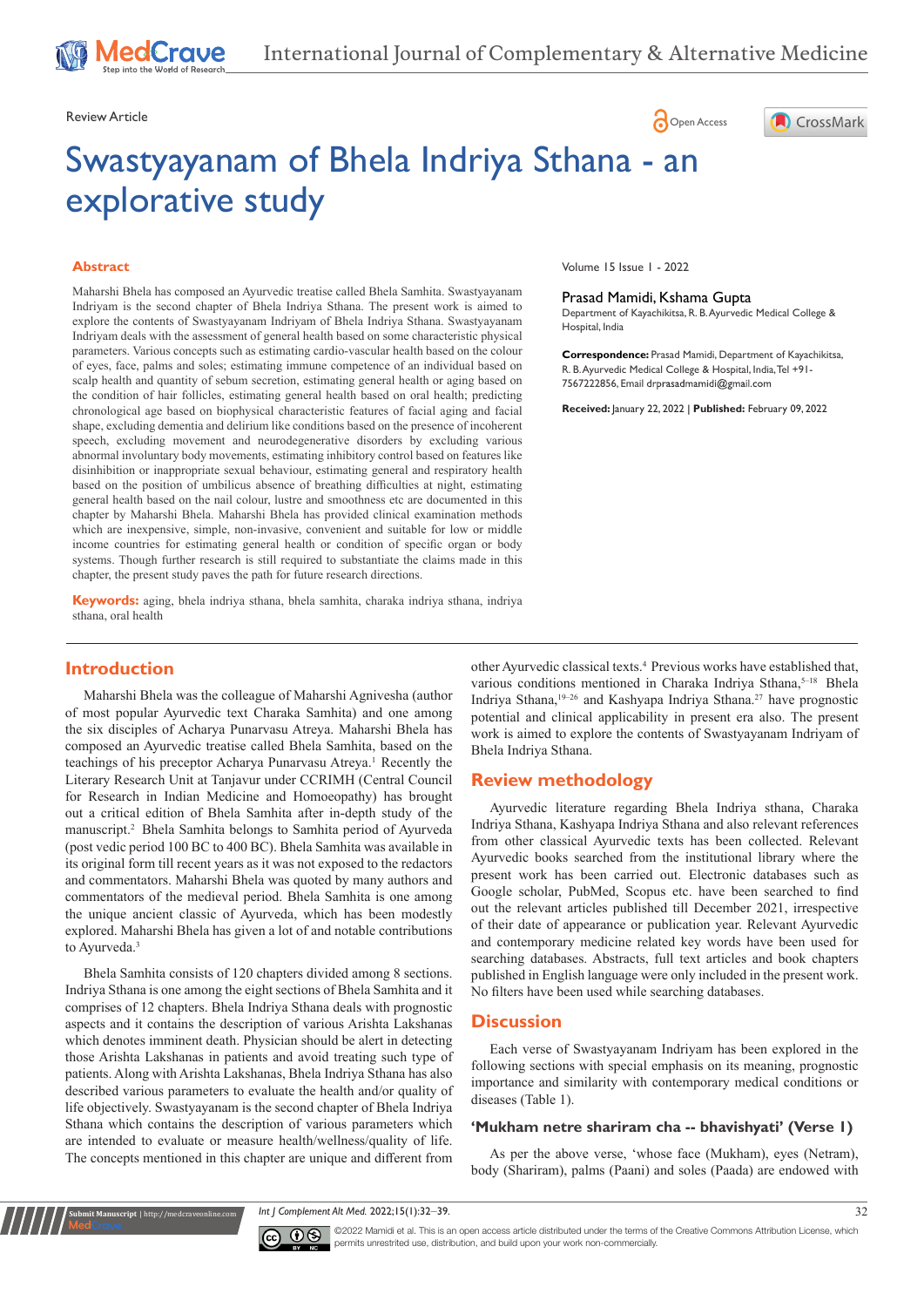blood and looks red in colour denote healthiness'.4 Skin redness is caused by skin vasodilation and vascularisation has connections to physiological status including health. Blood oxygenation state is related to health status which affects skin colour. Increased blood oxygenation is associated with increased aerobic fitness, physical fitness and health. This is consistent with the established relationship between skin blood perfusion and physiological status. Humans are sensitive to the subtle colour difference between oxygenated and deoxygenated blood (oxygenated blood is a bright red colour and deoxygenated blood has a slightly bluish red colour), and interpret this difference in skin blood oxygenation colour as a cue to the health status of individuals. Studies have shown that skin colour distribution affects the appearance of health, age and attractiveness in human faces.28

The vasculature of the eye and the heart share several common characteristics. The heart and the eye, two organs at first sight not linked to each other but they do have more in common. The eye, with its easily accessible vasculature, may indeed be a window to the heart.<sup>29</sup> The human conjunctiva is a highly vascularized transparent tissue that is readily accessible for examination. The ease of accessibility of the conjunctiva microcirculation can serve as a window to the body, ideal for evaluation of pathologic conditions that affect systemic circulation. Measurements of conjunctiva blood flow in human eyes could be done by using a modified scanning laser ophthalmoscope. With the help of 'slit lamp biomicroscope digital imaging in conjunction with a space time image analysis technique', quantitative measurements of human eye conjunctiva blood vessel diameter, velocity, and flow rate etc could be measured.30

A normal palm has coluor a light red colour or a pinkish red with a shiny and smooth texture.<sup>31</sup> Redness of blood and consequently of skin, is a measure of hemoglobin concentration in blood. Recent studies have estimated haemoglobin levels based on redness of palm with the help of a machine which is 'vision based portable', userfriendly, non-invasive and cost effective. Hemoglobin levels can be estimated based on palmar skin colour by using a specialized noninvasive machine.32 It denotes that palmar skin colour can provide a clue to the oxygentation levels of blood and also haemoglobin levels. Foot skin temperatures were found to have a positive association with blood flow in healthy participants. Skin temperatures taken in the feet of DM (diabetes mellitus) patients could reflect blood flow status in the lower limbs, probably due to a reduction in blood flow which leads to vasoconstriction of the peripheral blood vessels, utltimately causing a decrease in skin temperature. The infrared thermography is a simple, inexpensive, fast, non-invasive and indirect method for measuring the foot-skin blood flow.33 Maharshi Bhela has estimated blood oxygenation, vasculature, regional blood flow rate, haemoglobin levels, and cardio-vascular health of an individual by simple visual inspection of face, eyes, palms, soles and body skin colouration.

# **'Yasya gomayachurnaabham -- kandu samjaayate drudham' (Verse 2)**

Appearance of cow dung like powder (Gomaya Churnaabham) over the head (Murdhni) along with excessive sebum (oiliness) (Snihyamaane) and itching (Kandu) denotes pathology and absence of these features denotes health..4 There are total 8 verses in the current chapter (Swastyayanam Indriyam) ( $8<sup>th</sup>$  verse is incomplete); from  $4<sup>th</sup>$ to 7<sup>th</sup> verse, Maharshi Bhela has used the prefix of 'Na' which denotes 'absence of' (a particular pathology) but for verse 2 & 3, the prefix 'Na' is not mentioned (which may be due to grammatical mistake or some other error while translating from original manuscript). To get the exact logical meaning of the verse, 'Na' prefix is required for verse 2 & 3. The present verse could be interpreted as, 'absence of cow dung like powder on the head along with excessive greasiness and itching' denotes health (whereas their presence denotes a fatal pathological condition which cause death within a month according to the references from other Ayurvedic classical texts). In Gomaya Churneeya Adhyaya' ( $12<sup>th</sup>$  chapter) of Charaka Indriya Sthana it has been mentioned that, presence of Gomaya Churna (dandruff) along with excessive sebum (Sa Sneham) denotes imminent death within one month.16 Hence, similar meaning should be considered in the present context also.

Dandruff (pityriasis sicca) is defined as fine scalp scaling and considered as part of the spectrum of adult SD (seborrheic dermatitis). SD is associated with the increase in cutaneous lipids resulting from sebaceous gland development and sebum secretion. SD is commonly seen in patients with AIDS (acquired immunodeficiency syndrome). SD is caused by over proliferation of the lipophilic fungus *Malassezia*. The much higher percentage of positive cultures of Malassezia species in immunocompromised patients confirms that impaired cellular immunity may facilitate fungal survival on the skin. SD is found in increased sebaceous gland activity, immunodeficiency, neurological and psychiatric conditions, and low ambient temperatures etc conditions.16 Gomaya Churna (dandruff), Snihyamaana (seborrhoea), and Kandu (itching) of the above verse denote SD or dandruff in an immunocompromised patient and their absence indicates healthy scalp i.e. indirectly immunocompetence. Maharshi Bhela has assessed immunocompetence of an individual by using scalp health as a parameter (absence of dandruff / SD / scalp fungal infections).

## **'Yasya kesha pramuchyante -- sa vai swastho bhavishyati' (Verse 3)**

Hail falling (absence of) (Kesha Pramuchyante) along with the loss of hair follicles or hair bulbs (Sheerna Moola) denotes health as per the above verse.4 This verse should possess the prefix 'Na' (absence of) before Kesha Pramuchyante to get a rational meaning or interpretation. Absence of hair falling denotes healthiness but not its presence. Healthy hair and healthy scalp typically complement each other hence a healthy scalp is needed to give the appearance of healthy hair and vice versa. A healthy scalp is generally defined by a lack of abnormalities or disease.<sup>34</sup> The quantity, quality, and styling of hair define one's gender, age, health, and social status. The scalp is a rich environment for microbes. Oxidative stress is commonly found in various pathological conditions like dandruff, SD, psoriasis, atopic dermatitis, and alopecia. Oxidative stress is the inability of the body to sufficiently counteract sources of oxidative damage (like in normal skin aging).<sup>35</sup>

The hair follicle has a unique ability to regenerate itself throughout the life of the organism.36 The hair follicle is one of only two structures within the adult body that selectively degenerates and regenerates, making it an intriguing organ to study and use for regenerative medicine.37 Hair growth occurs in a series of stages, starting with the anagen (or growth) phase followed by catagen (or degradation) phase and finally telogen (or resting) phase. Dysfunction during the telogen or anagen stages leads to hair loss. Excessive shedding of hair due to prolongation of the telogen phase is commonly seen in a condition known as 'telogen effluvium'. Hair loss occurs due to various causes such as seasonality, aging, biologic dysfunctions, vitamin and mineral imbalances, endocrine disorders, immunologic diseases, genetic mutations, bacterial and fungal infections, infestation by parasites, atopic dermatitis and psychogenic factors (stress).<sup>36</sup>

Androgenetic alopecia (AGA) or male pattern baldness is the most common cause of hair loss. Histological study of scalp skin affected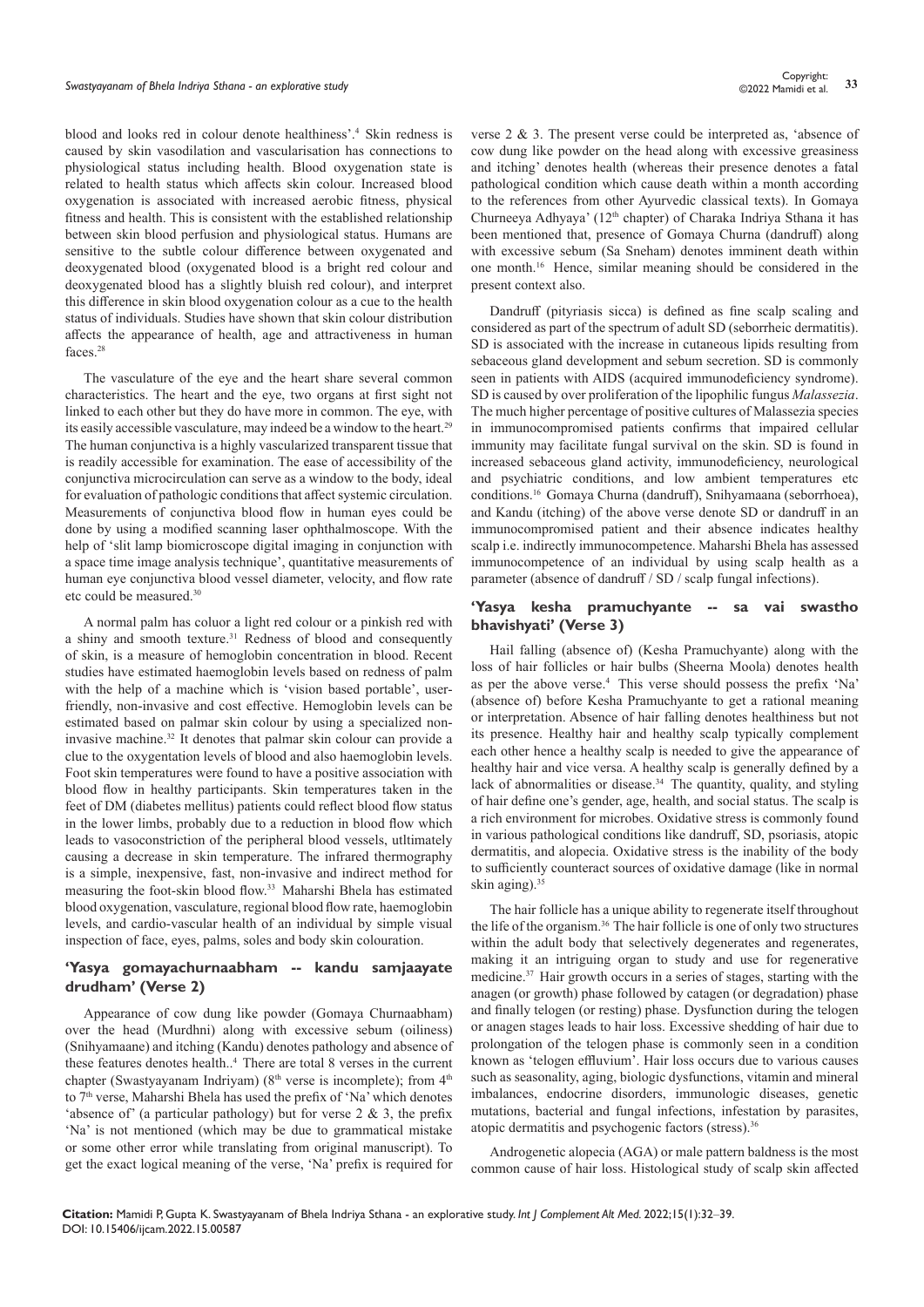by AGA shows not an absence of hair follicles or a decreased density of hair follicles but, instead, a diminution of follicle size or follicle miniaturization.8 Cicatritial alopecia or scarring type of alopecia is a form of hair loss associated with destruction of hair follicles due to inflammation or rarely due to malignancy. Affected skin in scarring type of alopecia shows loss of follicular ostia. Lichen planopilaris is a chronic inflammatory disease causes permanent destruction of hair follicles and leads to patchy hair loss on the scalp. Destruction of hair follicles leads to irreversible hair loss in scarring forms of alopecia.39 The scarring (cicatricial) and atrophizing alopecias are a heterogeneous group of diseases which includes, folliculitis decalvans, folliculitis et perifolliculitis capitis abscedens et suffodiens, chronic discoid lupus erythematosus, lichen planus follicularis (lichen planopilaris), postmenopausal frontal fibrosing alopecia, and Brocq's pseudopelade. Asymptomatic loss of hair follicles can be seen on the body as well.<sup>40</sup> Androgenic alopecia (AA) is caused by miniaturization of hair follicles. Alopecia areata is caused by autoimmune destruction of hair follicles involving cell-based and humoral immunity. Hair loss in AA is understood to occur because of T-lymphocyte-mediated autoimmune attack on hair follicles in anagen phase. Lichen planopilaris (LPP), also known as follicular lichen planus of the scalp, is a cicatricial alopecia that occurs because of autoimmune attack of hair follicles, mediated by cell-based immunity. 'Central centrifugal cicatricial alopecia' (CCCA) or 'Follicular degeneration syndrome' are characterized by scarring hair loss due to inflammatory attack on hair follicles.41 The word Sheerna Moola is important as it denotes various pathological conditions of hair follicle such as 'miniaturization' or 'inflammation' or 'autoimmune destruction' or 'aging' etc. Maharshi Bhela has predicted or assessed general health based on scalp health / healthy hair.

## **'Naasya dantaa prahrushyanti -- sa vai swastho bhavishyati' (Verse 4)**

As per the above verse, absence of hypersensitivity of teeth (Dantaa Prahrushyanti), facial aging or palsy or lack of facial luminance (Mukham Vilupyati) and irrelevant or incoherent speech (Asambaddham Bhashati) denotes health.4 Maharshi Bhela has estimated or assessed general health based on parameters related to / condition of teeth, face and speech.

#### **Dantaa prahrushyati**

Danta Prahrushyati denotes hypersensitivity of teeth and its absence denotes healthiness. DH (dentin hypersensitivity) is defined as "pain derived from exposed dentin in response to chemical, thermal tactile or osmotic stimuli which cannot be explained as arising from any other dental defect or disease". Improper tooth brushing, gingival recession, large amount of exogenous and endogenous acids in diets, poor oral hygiene, and periodontal diseases leading to root exposure are the major etiological factors for DH.42 Dentine sensitivity (DS) or DH can develop due to pulpal inflammation and can present as irreversible pulpitis i.e., severe and persistent pain. DH develops in two phases, lesion localization and lesion initiation. Lesion localization occurs by loss of protective covering over the dentin and exposing it to external environment. It includes loss of enamel by attrition, abrasion, erosion or abfraction. Gingival recession due to secondary to periodontal diseases is another cause for DH.<sup>43</sup> Gingival recession is reported as being positively associated with some patients suffering from horizontal bone loss due to osteoporosis and also in persons with low standards of oral hygiene.<sup>44</sup> Incidence of DH increases with advancing age.<sup>45</sup>

The relationship between oral health (OH) and general health (GH) has been established by various studies. While the impact and oral manifestations of certain systemic conditions have been identified earlier, later research examined the potential impact of oral diseases on chronic systemic conditions. Periodontal diseases have been linked to cardiovascular diseases, high blood pressure, diabetes, stroke, respiratory diseases, dementia and mortality, where an inflammatory pathway was depicted..46 Recent research has indicated positive associations between chronic oral infections and diabetes, heart & lung disease, stroke, and low birth weight or premature births. OH reflects the health of the entire body..<sup>47</sup> OH is associated with physical, mental, and social well-being. A careful assessment of disability and impairment of OH should be included in geriatric assessments in order to define the health care plan. The percentages of close prediction for GH (general health) indicators from OH indicators are high (around 80% for all GH indicators). Having a poor OH status is predictive of a poor GH status..48

#### **Mukham vilupyati**

Mukham Vilupyati denotes various meaning or conditions such as facial atrophy, palsy, lack of luminance, dryness / dehydration and aging. Facial aging or lack of facial luminance seems to be the most suitable correlation according to the context. Chronological age seems to have potential impact on biophysical characteristics of facial skin. Facial skin ageing is caused by various intrinsic and extrinsic mechanisms. Intrinsic ageing is related to chronological age. Age related facial skin changes can be measured using clinical and biophysical methods. Face is exposed to numerous environmental factors during the whole life course and repeated facial expressions aggravate the formation of wrinkles. The appearance of the facial skin is most important for the perceived age and it has been found that higher skin ageing, wrinkle, and sagging scores in the aged people. The analysis of the skin colour revealed a significant reduction of facial skin luminance. An increase in skin extensibility with age has been found which may be due to loss of elastic fibres and changes in the extracellular matrix during skin ageing. Aged facial skin showed reduced elastic recovery. Chronological age as surrogate marker for intrinsic ageing has potential influence on most facial skin ageing signs. Changes in facial skin elasticity, wrinkling, sagging, and yellowness seem to be caused by additional extrinsic ageing..<sup>49</sup> Dry mouth or xerostomia is a commonly reported condition among older adults. Dry mouth can have negative consequences for quality of life.<sup>50</sup>

Facial shape continued to change throughout life. The characteristic changes in the aging facial skeleton are posterior displacement of the maxilla, lateral inferior shifting of the lateral and inferior orbital rim, creating a larger orbital aperture, and shrinking of the mandible. These skeletal changes are associated with overlying soft tissue changes such as fat atrophy and volume loss. Facial aging is associated with features like facial bony resorption and remodelling, soft-tissue atrophy, laxity, tear trough deformity, malar bags, and jowling. Morphological changes to the facial skeletal framework, soft tissue, ligaments, fat compartments, and skin all contribute to facial aging in variable degrees depending on the extrinsic and intrinsic factors.<sup>51</sup> Maharshi Bhela has established the characteristic features of facial aging thousands of years ago accurately and documented in the above verse.

#### **Asambaddham bhashati**

Asambaddham Bhashati denotes incoherent or irrelevant speech commonly seen in dementia and delirium and absence of it denote healthiness. Delirium is a severe neuropsychiatric syndrome characterized by acute disturbances in attentional functioning, cognitive deficits and neuropsychiatric symptoms. Language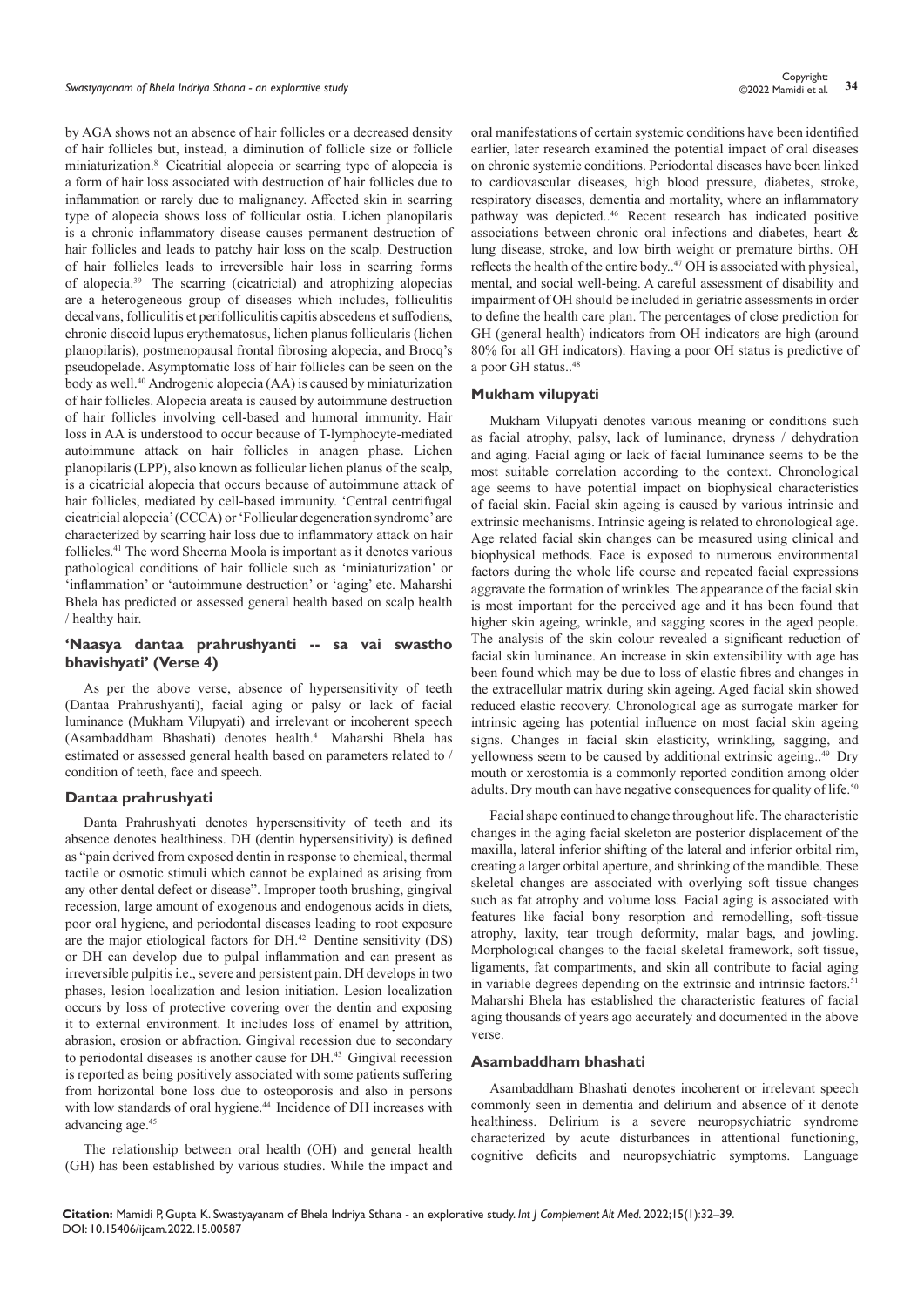dysfunction is included within the DSM-5 (Diagnostic and statistical manual of mental disorders -  $5<sup>th</sup>$  edition) criteria for delirium. Production of spontaneous speech, word quantity, speech content and verbal and written language comprehension are impaired in delirious patients. Patients with delirium produced significantly less fluent speech.52 Disorganized or incoherent speech such as rambling or irrelevant conversation or unclear or illogical flow of ideas or unpredictable switching between subjects has been found in delirious patients.<sup>53</sup> Dementia is characterized by memory and learning difficulties, speech and language difficulties, disorientation in time and space, difficulties in understanding and behavioural changes. Language difficulties are commonly seen in people with dementia and may be a symptom indicating dementia. People with dementia have shown problems of finding words (anomia), lack of understanding of the sentence, and lack of cohesion in discourse. Communicative (speech and language) difficulties seen in dementia should be recognized as a consequence of neural degradation in order to provide the necessary help in time.<sup>54</sup> Maharshi Bhela has predicted neural degradation or neurodegenerative conditions like dementia and delirium at early stages based on incoherent or irrelevant speech.

## **'Na vikshipati gaatraani -- sa vai swastho bhavishyati' (Verse 5)**

As per the above verse, absence of abnormal involuntary movements of the body (Vikshipati Gaatraani), change in voice (Swaro Vivartate), and disinhibition (Na Goohate Guhyam) denotes health.4 References pertaining to various conditions such as abnormal involuntary movements, pathological conditions leads to change of voice and personality deterioration associated with disinhibition are mentioned in Charaka Indriya Sthana.<sup>5-18</sup>

#### **Vikshipati gaatraani**

References pertaining to various conditions such as epilepsy, temporal lobe epilepsy (TLE), status epilepticus, generalized tonicclonic seizures (GTCS), cortical myoclonus, movement disorders, hyperactive subtype of delirium, restless legs syndrome (RLS), psychogenic movement disorders, versive seizures, spinal cord injury, cervical dystonia, Parkinson's disease (PD), atypical parkinsonian syndromes, tetanus and other neurological and neuromuscular conditions etc are available in Charaka Indriya Sthana.17 The word Vikshipati Gaatraani denotes abnormal involuntary movements such as tremors, tics, myoclonic jerks, athetosis, dystonia, hemiballismus, chorea, stereotypies, akathisia and various other hyperkinetic movement disorders. Absence of such abnormal involuntary movements of the body indicates general health.

Hyperkinetic movements are excessive or unwanted or involuntary movements seen in various neurologic disorders. Hyperkinetic movements in children are associated with dysfunction of the basal ganglia, cerebellum, cerebral cortex, and other motor pathways. Such movements are important features of various congenital, acquired, and degenerative diseases. Hyperkinetic movements are the motor abnormalities associated with the concept of "extrapyramidal" movement disorders in adults. Various abnormal involuntary movements such as dystonia (one or more repeated postures), chorea (multiple repeated but not rhythmic movements), athetosis (non-rhythmic movements without intervening postures), myoclonus (repetitive and possibly rhythmic brief asymmetric shock-like movements), tremor (rhythmic symmetric movements without intervening postures), tics (multiple, repetitive, non-rhythmic movements with intervening postures), and stereotypies (intervals of rhythmic movements without intervening postures) etc comes under the group of 'hyperkinetic movements'.<sup>55</sup> Several clinical conditions are characterized by the presence of excessive involuntary movements and they are grouped as 'hyperkinetic movement disorders'. Many of these disorders can be explained by disturbances in the basal ganglia. The basal ganglia encompass the striatum (caudate nucleus & putamen), globus pallidus, subthalamic nucleus, and substantia nigra. This "extrapyramidal" system constitutes a number of interrelated circuits from which output emerges at different levels.<sup>56</sup> Maharshi Bhela has opined that absence of various hyperkinetic movements should be considered as a biomarker or parameter of health.

#### **Swaro vivartate**

Voice disorders or dysphonia are characterized by, 'roughness or hoarsenes' (lack of clear vocal quality) (Kshaama), 'breathiness' (excessive air escape during phonation) (Gadgada), 'strain' (perception of excessive vocal effort or hyperfunction) (Deena/Anukeerna), 'consistent hard glottal attacks', 'aphonia' (intermittent or consistent absence of voicing) (Avyakta), 'pitch' (too high or too low) (Grasta), 'loudness' (too loud or too soft) (Kala) and 'variability' (excessive or reduced or monotonous variation in pitch and loudness) etc pathological features. Various Vikrua Swaras' mentioned in Charaka Indriya Sthana denotes different underlying pathological conditions. Voice disorders are the most common speech and language disorders. Various etiological factors like organic (vocal cord malformations, inflammatory, traumatic, infectious, and neoplastic), neurological, and functional causes leads to the development of dysphonia and hoarseness of voice. Various conditions such as vocal cord polyps & nodules, acute corditis vocalis, acute epiglottitis, recurrent nerve paralysis, Reinke's edema, sulcus vocalis, laryngeal granuloma, vocal cord atrophy, functional aphonia, spasmodic dysphonia, laryngeal cancer, dysphonia plicae ventricularis, hypotonic & mutational voice disorders, and essential tremors etc may manifest with changes in voice.5 Sudden or abrupt change of voice represents inauspiciousness and also imminent death. Transient speech disturbance is a symptom of TIA (transient ischemic attack); motor or speech disturbances can be seen in 'Migraine Aura'; recurrent stereotyped episodes of slurred speech are seen in 'Multiple sclerosis'; 'flaccid' and 'nasal' LMN (lower motor neuron) quality of speech is seen in MG (myasthenia gravis) and 'strangled' speech quality can be seen in ALS (amyotrophic lateral sclerosis). Patients with UVCP (unilateral vocal cord palsy) (may be due to metastatic lung, laryngeal, thyroid and central nervous system cancers) will present with a sudden onset of dysphonia. Dysphonia in immunosuppressed patient indicates chronic lymphoproliferation.5 Hence change in voice (Swaro Vivartate) denotes various underlying pathological conditions. Maharshi Bhela has used 'voice analysis' to rule out various fatal pathological conditions and also to denote general health.

#### **Goohate guhyam**

The word Goohate Guhyam denotes inhibitory control or covering genitals with clothes. The absence of (Na Goohate Guhyam) indicates disinhibition or inappropriate sexual behaviour (ISB) or hypersexual behaviour or compulsive or disinhibited sexual behaviour. This is the unique finding quoted by Maharshi Bhela which is not available in other Ayurvedic texts. Maharshi Bhela has considered inhibitory control is one of the potential parameter to denote general health. The importance of the inhibitory qualities of behaviour is further emphasized by religious, moral, social, and legal regulatory codes, which typically penalize lack of self-control, often manifesting as inappropriate behaviours. Effective self-regulatory control constitutes a potential neuro-developmental marker of well-being. It has been found that people who were able to better control their actions in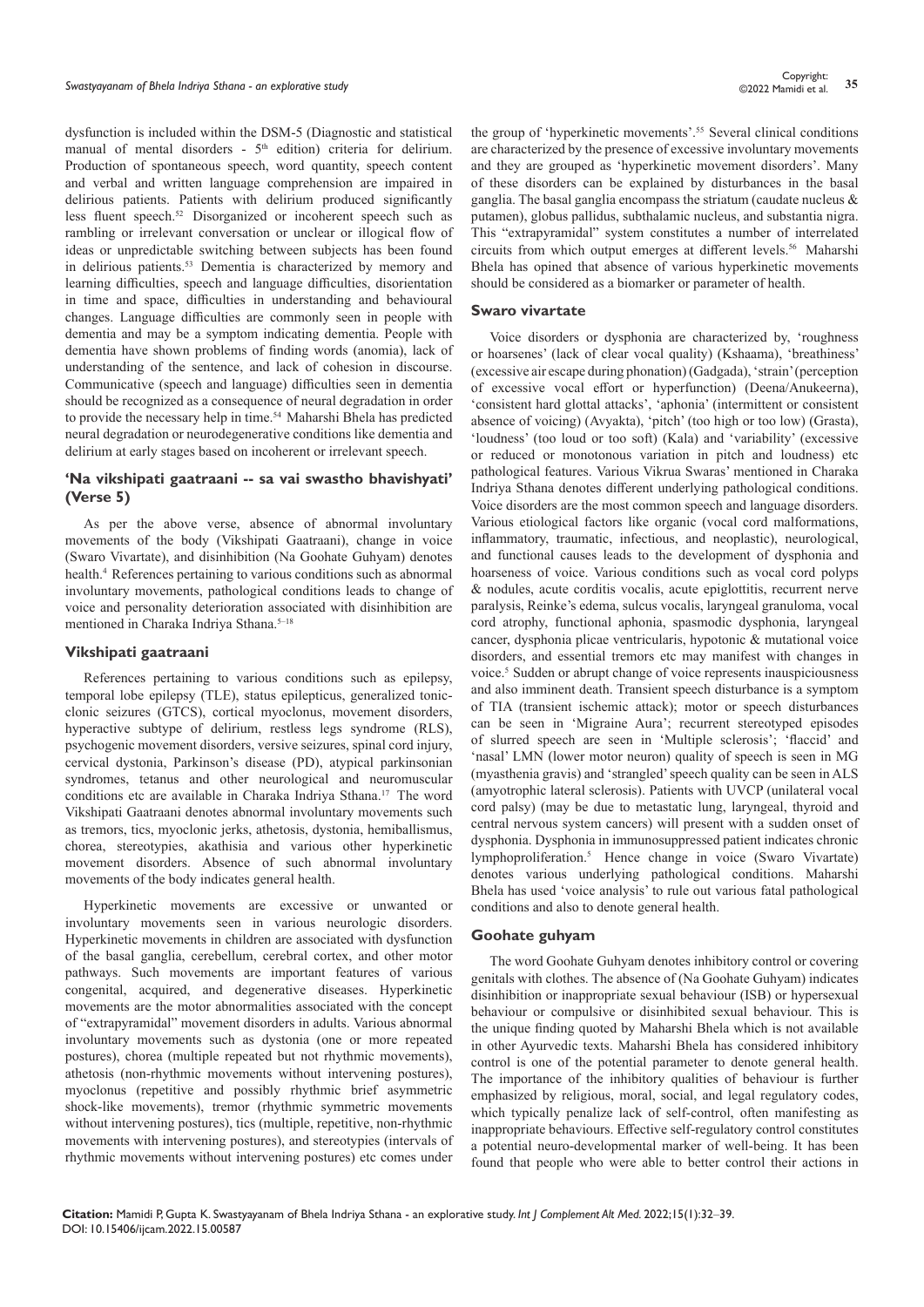early life were found to have improved psychosocial functioning, resilience, coping with stressors, sense of self-worth and higher degree of education as adults. Non-obscene socially inappropriate behaviours were found in TS (Tourette's syndrome) obsessivecompulsive behaviours, ADHD (Attention-deficit/hyperactivity disorder), mental coprolalia, and poor quality of life. Inappropriate sexual behaviours range from inappropriate talks and jokes about sex, over to exhibitionism and paraphilic behaviours.<sup>57</sup> Compulsive sexual behavior can be divided into paraphilic and non-paraphilic subtypes. Paraphilic behaviours refer to exhibitionism, voyeurism, pedophilia, sexual masochism, sexual sadism, transvestic fetishism, fetishism, and frotterurism.58

ISB also known as sexually disinhibited behavior or hypersexuality has been consistently found in most dementia syndromes. ISB includes inappropriate behaviours such as exposing breasts or genitals in public. Acts like public undressing or genital touching may be misinterpreted as sexual, when in fact they can result from pain, hyperthermia, discomfort, or attempts to be freed from a restrained environment. ISB can manifest due to the dysfunction of the frontal lobes (as in dementia), bilateral lesions of the temporal regions (as in Klüver-Bucy syndrome), after temporo-limbic strokes, tumours, epilepsy, involvement of cortico-striatal circuits (as in obsessivecompulsive disorder, Huntington's disease, TS, and Wilson's disease), and right hypothalamus and periventricular area.59 Disinhibited sexual behaviour has been reported following damage to the frontal lobes, especially the orbitofrontal region of the limbic system. ISB is a byproduct of general behavioural disinhibition occurring after frontal lobe damage. Six main regions are identified for ISB like behaviours, including three subcortical (septal region, hypothalamus and ansa lenticularis and pallidus) and three cortical regions (frontal, parietal and temporal lobes).60 Maharshi Bhela has rightly predicted that having intact inhibitory control (Goohate Guhyam) denotes neurological as well as general health and excludes various neurological syndromes.

## **'Na bhavatyunnato nabhi -- sa vai swastho bhavishyati' (Verse 6)**

Absence of everted or displaced or protruding umbilicus, absence of breathing difficulty and sleep disturbance in nights denotes good health.4 This is also a unique contribution of Maharshi Bhela which is not mentioned by any other authors of classical Ayurvedic texts. Maharshi Bhela has predicted / estimated health based on the position of umbilicus and night time sleep quality. A normal navel is characterized by a round, depressed scar and measures 1.5 to 2cm in diameter. The position of umbilicus is relatively consistent and it typically lies at a vertical level corresponding to the junction between the L3 and L5 vertebrae. The normal position of the umbilicus was about 60% off the way from lower border of the xiphisternum to upper border of the pubis. The umbilicus is located more inferiorly in men compared to women. The umbilicus is placed superiorly in pregnancy and inferiorly in hepatosplenomegaly and ascites. Many abdominal wall deformities and malformations are associated with abnormal umbilical position. In the adult the depressed umbilicus is far more common than the elevated or button-shaped type. Obesity has a tendency to produce the funnel-shaped umbilicus. The ideal umbilicus should have natural contour, prominent depth, minimum additional scars and proper superior hooding.<sup>61</sup> The ideal ratio of the distance from umbilicus to xiphisternum and the distance from umbilicus to pubic symphysis should be 1.6:1. Ideal position of the umbilicus can be calculated based on measurements such as age, height (H), weight, body mass index (BMI), distance between umbilicus and xiphisternum (Xu), distance between pubic symphysis and xiphisternum (Xp) and anterior superior iliac spine (interASIS) distances. The formula to

calculate the appropriate anatomical position for umbilicus is, ' $Xu= 0.98 + 0.91Xp - 0.07H$ '.<sup>62</sup>

#### **Bhavati unnato nabhi**

The protruding or elevated umbilicus (Bhavati Unnato Nabhi) mentioned in the present verse may be due to various conditions such as umbilical hernia (UH), ascites, cirrhosis of liver, hepatosplenomegaly, intra-abdominal tumours and obesity etc. UH occurs due to increased intra-abdominal pressure. Predisposing factors include obesity, multiple pregnancies, ascites, and abdominal tumours. Obesity and excessive weight gain are the potential risk factors for UH. UH in cirrhosis and uncontrolled ascites patients was associated with significant mortality and morbidity. $63$  In cirrhotic patients, the prevalence of umbilical hernia is higher.<sup>64</sup> Obesity and higher body mass index (BMI) may be associated with higher recurrence rates in umbilical hernia following complex abdominal wall reconstruction  $(AWR)$ .<sup>65</sup> Obesity is a risk factor for the development of UH.<sup>66</sup>

## **Sukham shwasati ratrau**

The word Sukham Shwasati Ratrau denotes comfortable or easy breathing at night or absence of sleep disturbances due to breathing problems at night. Adolescent obesity is associated with significant comorbidities such as sleep-related breathing disorders (SRBD), habitual snoring, obstructive sleep apnea (OSA), upper airway resistance syndrome and hypoventilation. Enlargement of parapharyngeal fat pads, lateral pharyngeal walls, the tongue (including tongue fat), and total upper airway soft tissue are the obesity related anatomic risk factors for OSA.67 Obstructive sleep apnea syndrome (OSAS) is a common sleep disorder and obesity is a well-known risk factor for OSAS. Middle-aged patients with OSAS were more likely to be obese.<sup>68</sup> Abdominal or generalized obesity have been found associated with risk of incident asthma. Those with obesity and asthma may represent a distinct phenotype that is more severe and harder to control. Asthma symptoms tend to aggravate at night and have been associated with impairments in sleep.Obesity has a direct effect on sleep. Obese patients without sleep apnea are more likely to experience night time sleep disturbances.<sup>69</sup> Based on these evidences, elevated or protruded umbilicus and sleep disturbances can be seen in obesity or overweight patients or in conditions like increased intra-abdominal pressure (ascites, cirrhosis, tumours etc) which may push the diaphragm and cause breathing difficulties especially during nights (supine position). By considering Na Bhavati Unnato Nabhi and Sukham Shwasati Ratrau as potential parameters of health, Maharshi Bhela has excluded various conditions like obesity, OSA, UH, SRBD and conditions which can cause increased intra abdominal pressure.

## **'Na nakha karkashaabhaasa -- sa vai swastho bhavishyati' (Verse 7)**

As per the above verse, absence of brittle / rough nails (Karkashaabhaasa), abnormal nail pigmentation (such as brownish or purplish or blackish) (Shyaava), and absence of shining or lustre (Nishprabha) of nails indicates optimum general health.4 Good looking, attractive, transparent (Prasanna) and shiny (Suprabha) nails are considered as a biomarker or parameter denoting general health by Maharshi Bhela. Purple (Shyaava / Pakwa Jaambava Varna), blue (Neela), and blackish (Krishna) discoloration of nails has been considered as a sign of imminent death in the first chapter (Varna Swareeyam Indriyam) of Charaka Indriya Sthana.<sup>5</sup> Nakheshu Jaayate Pushpam (various nail colour and plate abnormalities) is considered as Arishta Lakshana (fatal sign) in the 12<sup>th</sup> chapter (Gomaya Churneeyam Indriyam) of Charaka Indriya Sthana.16 Discoloration of nails (purple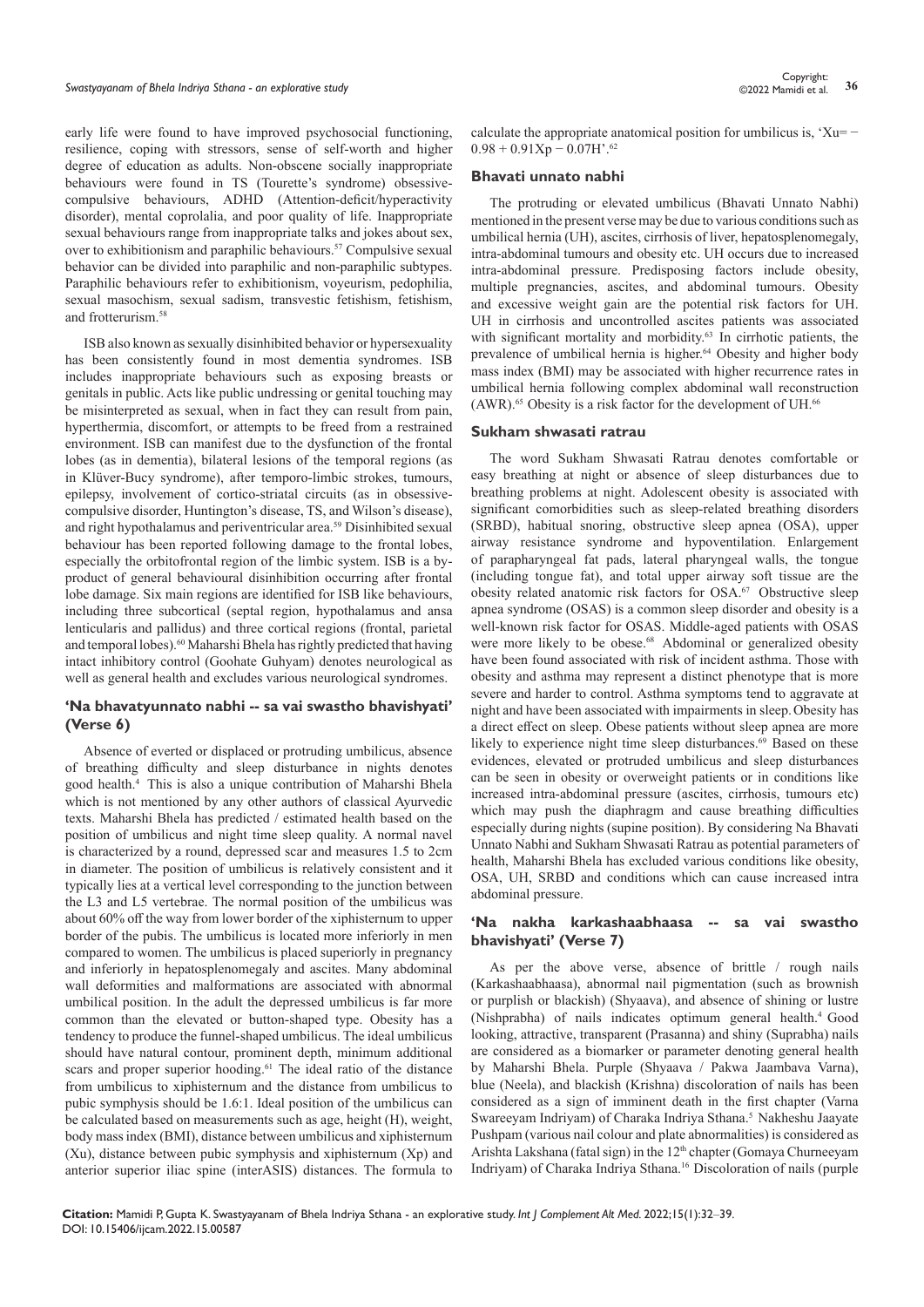or blue or black) along with atrophy (Veeta Mamsa Sonita & Pakwa Jaambava Varna) is also considered as Arishta Lakshana in the third chapter (Parimarshaneeyam Indriyam) of Charaka Indriya Sthana.7 Maharshi Bhela's description regarding nail pathology and healthiness in the present verse is slightly different from that of Charaka Samhita. Documentation of Prabha (shining) (denotes health) and Nishprabha (denotes abnormality) of nails is the uniqueness of Bhela Samhita.

#### **Karkashaabhaasa nakha**

The word Karkashaabhaasa Nakha denotes brittle or rough nails. Brittle nail disorder (fragilitas unguium) is characterized by increased fragility and it manifests clinically with varying severity of onychoschizia or onychorrhexis. Onychoschizia is characterized by transverse splitting of the nail plate and in lamellar splitting of the free edge and distal portion of the nail plate due to various exogenous factors, chemicals and cosmetics. Onychorrhexis, manifests as nail plate splitting or ridging, longitudinal thickening, or multiple splits leading to triangular fragments at the free edge. Onychorrhexis occurs due to the abnormalities of vascularization and oxygenation (such as anemia or arteriosclerosis), systemic (metabolic, endocrine etc) and skin diseases..70 Trachyonychia is a disorder of the nail characterized by rough, longitudinally ridged nails (opaque trachyonychia) or less frequently, uniform, opalescent nails with pits (shiny trachyonychia). The term trachyonychia refers to 'rough nails'. Due to the appearance as nails being rubbed with sandpaper, this condition also referred as 'sandpapered nails'. Majority of cases of trachyonychia are idiopathic and some patients have been associated with various dermatologic and nondermatologic diseases such as alopecia areata / universalis, psoriasis, and lichen planus.<sup>71</sup> Trachyonychia can also be found in diseases such as psoriasis, psoriatic arthritis, SLE (systemic lupus erythematosus), dermatomyositis, syphilis, sarcoidosis, and pemphigus vulgaris.72

#### **Shyava nakha**

The word Shyava Nakha denotes abnormal brownish, bluish or blackish pigmentation of nails (melanonychia). A transverse or longitudinal brownish black pigmentation of nail known as 'melanonychia' may be constitutional or due to an underlying melanocytic nevus or malignant melanoma, drugs, hemochromatosis, malnutrition, lichen planus, thyroid disease, smoking, HIV infection, and Addison's disease etc various causes. Cyanosis may manifest as purple or bluish discoloration of the nail bed and digits due to lower oxygen saturation. Central cyanosis is caused by congenital heart diseases, whereas peripheral cyanosis is caused by vasoconstriction and diminished peripheral blood flow caused by cold exposure, shock, congestive cardiac failure, and peripheral vascular disease. Apparent leukonychia with a normal proximal half and abnormal brownish discoloured distal half is known as 'Lindsay nail' seen in patients of chronic kidney disease with uremic renal failure.<sup>72</sup>

#### **Nishprabha nakha**

The word Nishprabha Nakha denotes lack of shining or lustre or radiance or transparency of nails. Loss of lustre can be seen in onychomycosis and chronic paronychia. The commonest change seen in the ageing nail was a pale, dull and lustreless appearance. The colour of the ageing nail varied from yellow to grey with a dull opaque appearance. Senile nail may appear pale, dull and opaque, with colour varying from white or yellow to brown to grey.<sup>73</sup>

#### **Prasanna suprabha nakha**

The word Prasanna Nakha denotes smooth or attractive nail whereas Suprabha Nakha denotes nail with lustre or shining. Healthy nails are shiny, smooth, uniform in consistency on both the surface and free margin views. The visible nail bed is pink, and the free margin is white. A free edge that extends beyond the nail bed, a shiny surface, and a slight curve on the free-margin view are the desirable characteristics of nails.74 Onychoscopy is one of the best tools for evaluating nail fragility and tendency to break. Onychoscopy allows observation of the nail surface at high magnification. A normal nail plate is shiny and smooth, without longitudinal or transverse creases and grooves.75 Nails can be considered as windows of systemic diseases and Maharshi Bhela has documented this thousands of years ago in estimating general health and diagnosing underlying diseases. The eight verse of Swastyayanam Indriyam chapter is broken and incomplete hence it is exempted from discussion. Based on the supporting evidences from contemporary medical literature, it seems that the conditions documented by Maharshi Bhela in the current chapter (Table 1), seems to be scientific, rationale but require objectivity and standardization.

**Table 1** Technical terms of *Swastyayanam Indriyam* with their relevant meaning

| <b>Technical terms</b>                   | <b>Relevant condition/parameter</b>                                |
|------------------------------------------|--------------------------------------------------------------------|
| Sa Raktam Drushyate<br>(B, I, 2 / I)     | Denotes cardio-vascular health; optimum<br>peripheral circulation; |
| Gomaya Choornaabham<br>(B. I. 2 / 2)     | Dandruff                                                           |
| Snihyamaane<br>(B.1.2/2)                 | Seborrhoea                                                         |
| Sheerna Mula<br>(B.1.2/3)                | Hair follicle                                                      |
| Dantaa Prahrushyanti<br>(B. I. 2 / 4)    | Dentin hypersensitivity                                            |
| Mukham Vilupyati<br>(B.1.2/4)            | Facial aging; facial palsy; dehydration;                           |
| Abaddham Bhashate<br>(B.1.2/4)           | Inappropriate / irrelevant / incoherent<br>speech                  |
| Vikshipati Gaatraani<br>(B.1.2 / 5)      | Abnormal involuntary movements                                     |
| Swaro Vivartate<br>(B.1.2 / 5)           | Abnormal voice; voice disorders                                    |
| Nabhi Yathavastho<br>(B.1.2/6)           | Normal position of umbilicus                                       |
| Sukham Shwasati Ratrau<br>(B.1.2/6)      | Absence of breathing difficulty at nights                          |
| Nakha Karkashaabhaasa<br>(B.1.2 / 7)     | Brittle nail disorder; Trachyonychia;                              |
| Shyava Nakha<br>(B.1.2 / 7)              | Melanonychia; cyanosis; Lindsay nail;                              |
| Nishprabha Nakha<br>(B.1.2 / 7)          | Dull and opaque nails;                                             |
| Prasanna & Suprabha Nakha<br>(B.1.2 / 7) | Healthy, smooth, transparent and shining<br>nails:                 |

(B. I. 2 / X): B - *Bhela Samhita*; I - *Indriya Sthana*; 2 - Second chapter; X - *Verse* number

# **Conclusion**

Swastyayanam Indriyam is the second chapter of Indriya Sthana of Bhela Samhita which deals with assessment of general health based on some characteristic physical parameters. Most of the content is unique (though some similarities have been found with Charaka Samhita) and not explained in any other classical Ayurvedic texts. Various concepts such as estimating cardio-vascular health or peripheral circulation based on the colour of eyes, face, palms and soles; estimating immunocompetence of an individual based on scalp health

**Citation:** Mamidi P, Gupta K. Swastyayanam of Bhela Indriya Sthana - an explorative study. *Int J Complement Alt Med.* 2022;15(1):32‒39. DOI: [10.15406/ijcam.2022.15.00587](https://doi.org/10.15406/ijcam.2022.15.00587)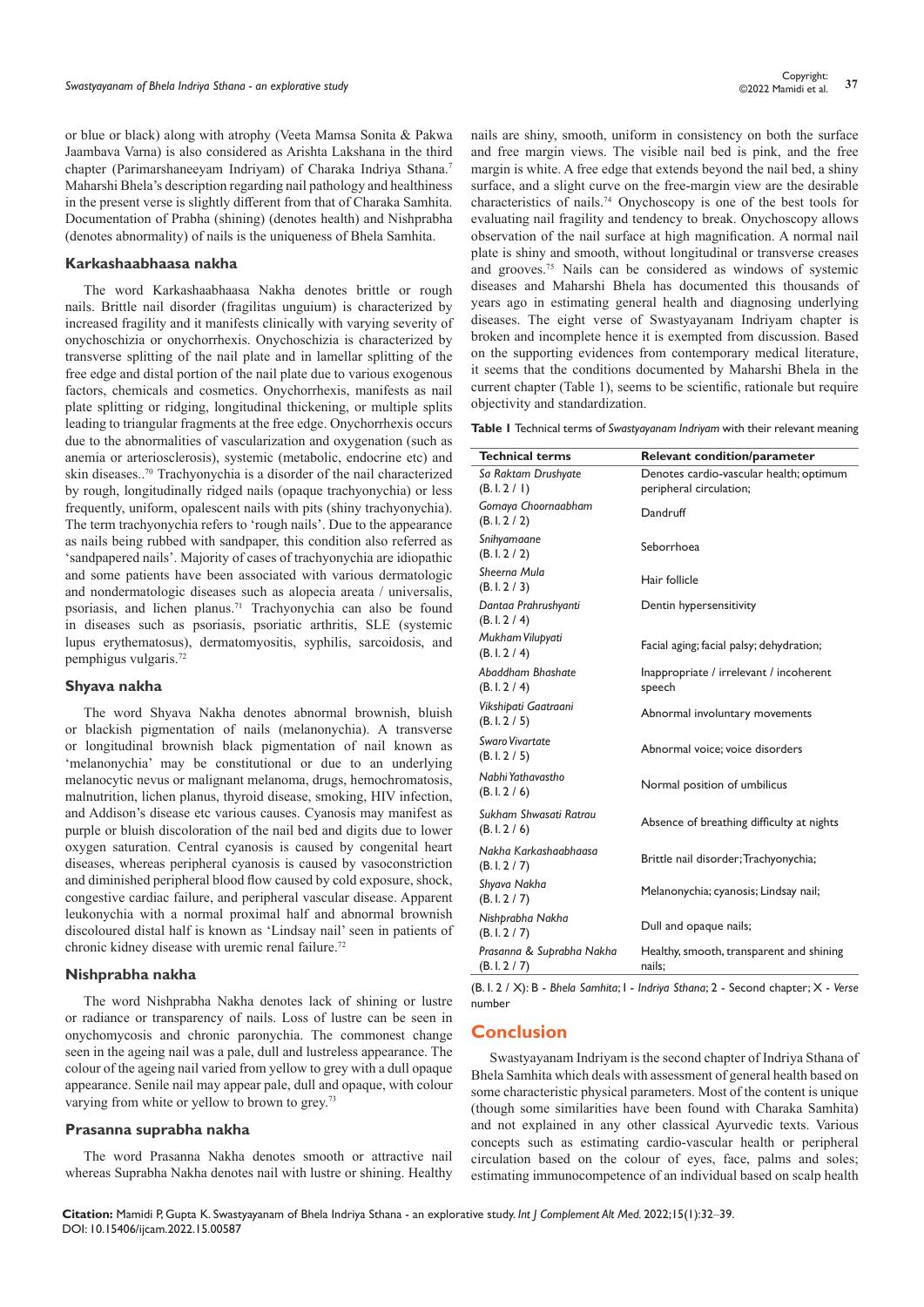or presence / absence of dandruff and quantity of sebum secretion, estimating general health or aging based on hair falling and condition of hair follicles, estimating general health based on oral health and presence of hypersensitivity of teeth, estimating chronological age by biophysical characteristic features of facial aging and facial shape, excluding dementia and delirium like conditions based on the presence of incoherent speech, excluding movement and neurodegenerative disorders / syndrome by excluding various abnormal involuntary body movements, estimating inhibitory control based on features like disinhibition or inappropriate sexual behaviour, estimating general health based on the position of umbilicus, estimating respiratory and general health based ruling out breathing difficulties at night and conditions like obesity, and estimating general health or hidden systemic diseases based on the nail colour, lustre and smoothness are documented in this chapter by Maharshi Bhela. Maharshi Bhela has provided clinical examination methods (most of them are based on simple visual inspection) which are inexpensive, simple, noninvasive, convenient with moderate accuracy (though they are not free from intra and inter-observer variability and lacking objectivity) and suitable for low or middle income countries for estimating general health or condition of specific organ / body systems as well as to diagnose or rule out hidden diseases. Questionnaire or screening methods can be developed to estimate general health based on the parameters suggested by Maharshi Bhela especially to implement them in rural healthy surveys and to develop health care plans. Though further research is still required to substantiate the claims, the descriptive results of the present study provide fundamental understanding on potential ideas and pave the path for future research directions.

## **Acknowledgments**

None.

## **Conflicts of interest**

Author declares there are no conflicts of interest.

## **Funding**

None.

#### **References**

- 1. [Patwardhan K. The history of the discovery of blood](https://pubmed.ncbi.nlm.nih.gov/22665419/)  [circulation:unrecognized contributions of Ayurveda masters.](https://pubmed.ncbi.nlm.nih.gov/22665419/) *Adv Physiol Educ*[. 2012;36\(2\):77–82.](https://pubmed.ncbi.nlm.nih.gov/22665419/)
- 2. [Sarma CRR, Rao BR. A note on the new edition of Bhela samhita.](https://pubmed.ncbi.nlm.nih.gov/11613682/)  *[Bulletin Ind Inst Hist Med](https://pubmed.ncbi.nlm.nih.gov/11613682/)*. 1980;10:7–14.
- 3. [Ratha KK, Meher SK, Rao MM. An enumeration and review of](https://ortholibrary.in/doi/JDRAS/pdf/10.5005/jp-journals-10059-0036)  [medicinal plants mentioned in Bhela samhita.](https://ortholibrary.in/doi/JDRAS/pdf/10.5005/jp-journals-10059-0036) *J Drug Res Ayurvedic Sci*. [2018;3\(1\):53–62.](https://ortholibrary.in/doi/JDRAS/pdf/10.5005/jp-journals-10059-0036)
- 4. Maharshi Bhela. Bhela samhita, edited by Abhay Katyayan. 1st edn. 2ndchapter–Swastyayanamindriyam. Verse 1–7. India, Varanasi: Chaukhamba surbharati prakashan; 2009. p. 247–249.
- 5. [Mamidi P, Gupta K. Varna swareeyam of Charaka Indriya sthana An](https://www.scribd.com/document/463041031/Varna-swareeyam-of-Charaka-Indriya-Sthana-An-explorative-study)  explorative study. *Int J Ayu Alt Med*[. 2019;7\(5\):152–175.](https://www.scribd.com/document/463041031/Varna-swareeyam-of-Charaka-Indriya-Sthana-An-explorative-study)
- 6. Gupta K, Mamidi P. Pushpitakam of Charaka Indriya sthana An explorative study. *Int J Ayu Alt Med*. 2019;7(5):176–182.
- 7. Mamidi P, Gupta K. Parimarshaneeyam of Charaka Indriya sthana An explorative study. *Int J Ayu Alt Med*. 2019;7(5):183–191.
- 8. Gupta K, Mamidi P. Indriyaaneekam of Charaka Indriya sthana An explorative study. *Int J Ayu Alt Med*. 2019;7(5):192–202.
- 9. Mamidi P, Gupta K. Purvarupeeyam of Charaka Indriya sthana An explorative study. *Int J Ayu Alt Med*. 2019;7(5):203–212.
- 10. Gupta K, Mamidi P. Katamani shaririyam of Charaka Indriya sthana An explorative study. *Int J Ayu Alt Med*. 2019;7(5):213–222.
- 11. Mamidi P, Gupta K. Panna rupeeyam of Charaka Indriya sthana An explorative study. *Int J Ayu Alt Med*. 2019;7(6):223–235.
- 12. Gupta K, Mamidi P. Avaak shirasiyam of Charaka Indriya sthana An explorative study. *Int J Ayu Alt Med*. 2019;7(6):236–251.
- 13. Mamidi P, Gupta K. Yasya shyaava nimitteeyam of Charaka Indriya sthana – An explorative study. *Int J Ayu Alt Med*. 2019;7(6):252–263.
- 14. Gupta K, Mamidi P. Sadyo maraneeyam of Charaka Indriya sthana An explorative study. *Int J Ayu Alt Med*. 2019;7(6):264–273.
- 15. Mamidi P, Gupta K. Anu jyoteeyam of Charaka Indriya sthana An explorative study. *Int J Ayu Alt Med*. 2019;7(6):274–287.
- 16. Gupta K, Mamidi P. Gomaya choorneeyam of Charaka Indriya sthana An explorative study. *Int J Ayu Alt Med*. 2019;7(6):288–306.
- 17. [Mamidi P, Gupta K. Neurological conditions in Charaka Indriya sthana](https://medcraveonline.com/IJCAM/IJCAM-13-00503.pdf)  – An explorative study. *[Int J Complement Alt Med](https://medcraveonline.com/IJCAM/IJCAM-13-00503.pdf)*. 2020;13(3):107–119.
- 18. [Gupta K, Mamidi P. Dementia, delirium & neuropsychiatric conditions](https://medcraveonline.com/PPIJ/PPIJ-08-00309.pdf)  in *[Charaka indriya sthana](https://medcraveonline.com/PPIJ/PPIJ-08-00309.pdf)*. *Pharm Pharmacol Int J*. 2020;8(5):297‒310.
- 19. [Gupta K, Mamidi P. Sadyo maraneeyam of Bhela indriya sthana An](https://medcraveonline.com/IJCAM/IJCAM-13-00514.pdf)  explorative study. *[Int J Complement Alt Med](https://medcraveonline.com/IJCAM/IJCAM-13-00514.pdf).* 2020;13(5):185-191.
- 20. [Gupta K, Mamidi P. Purva rupeeyam of Bhela indriya sthana An](https://medcraveonline.com/IJCAM/IJCAM-13-00521.pdf)  explorative study. *[Int J Complement Alt Med](https://medcraveonline.com/IJCAM/IJCAM-13-00521.pdf)*. 2020;13(6):228-236.
- 21. [Mamidi P, Gupta K. Doota adhyaya of Bhela indriya sthana An](https://medcraveonline.com/HPMIJ/HPMIJ-04-00194.pdf)  explorative study. *[Hos Pal Med Int Jnl](https://medcraveonline.com/HPMIJ/HPMIJ-04-00194.pdf)*. 2020;4(4):88-96.
- 22. Gupta K, Mamidi P. Mumurshiyam of Bhela Indriya Sthana:An explorative study. *J Integr Health Sci*. 2020;8:109–117.
- 23. [Mamidi P, Gupta K. Gomaya churneeyam of Bhela Indriya Sthana An](https://medcraveonline.com/IJCAM/IJCAM-14-00527.pdf)  explorative study. *[Int J Complement Alt Med](https://medcraveonline.com/IJCAM/IJCAM-14-00527.pdf).* 2021;14(1):6-15.
- 24. Gupta K, Mamidi P. Ayurlakshaneeyam of Bhela Samhita–Indriya Sthana:An explorative study. *J Indian Sys Medicine*. 2020;8:249–265.
- 25. [Mamidi P, Gupta K. Chaaya adhyaya of Bhela indriya sthana An](https://medcraveonline.com/IJCAM/IJCAM-14-00544.pdf)  explorative study. *[Int J Complement Alt Med](https://medcraveonline.com/IJCAM/IJCAM-14-00544.pdf).* 2021;14(3):117-124.
- 26. [Mamidi P, Gupta K. Yasya Shyaaveeyam of Bhela Indriya Sthana An](https://medcraveonline.com/IJCAM/IJCAM-14-00569.pdf)  explorative study. *[Int J Complement Alt Med](https://medcraveonline.com/IJCAM/IJCAM-14-00569.pdf).* 2021;14(6):246-253.
- 27. [Gupta K, Mamidi P. Aushadha Bheshajiyam of Kashyapa Indriya Sthana](https://medcraveonline.com/IJCAM/IJCAM-14-00571.pdf)  – an explorative study. *[Int J Complement Alt Med](https://medcraveonline.com/IJCAM/IJCAM-14-00571.pdf).* 2021;14(6):258–270.
- 28. [Stephen ID, Coetzee V, Law Smith M, et al. Skin blood perfusion](https://pubmed.ncbi.nlm.nih.gov/19337378/)  [and oxygenation colour affect perceived human health.](https://pubmed.ncbi.nlm.nih.gov/19337378/) *PLoS One*. [2009;4\(4\):e5083.](https://pubmed.ncbi.nlm.nih.gov/19337378/)
- 29. [Flammer J, Konieczka K, Bruno RM, et al. The eye and the heart.](https://pubmed.ncbi.nlm.nih.gov/23401492/) *Eur Heart J*[. 2013;34\(17\):1270–1278.](https://pubmed.ncbi.nlm.nih.gov/23401492/)
- 30. [Shahidi M, Wanek J, Gaynes B, et al. Quantitative assessment of](https://pubmed.ncbi.nlm.nih.gov/20053367/)  [conjunctival microvascular circulation of the human eye.](https://pubmed.ncbi.nlm.nih.gov/20053367/) *Microvasc Res*[. 2010;79\(2\):109–113.](https://pubmed.ncbi.nlm.nih.gov/20053367/)
- 31. [Othman Z, Saleem S. Diseases diagnosis using medical palmistry fuzzy](https://www.matec-conferences.org/articles/matecconf/abs/2016/39/matecconf_cscc2016_04021/matecconf_cscc2016_04021.html)  model. *[MATEC Web of Conferences.](https://www.matec-conferences.org/articles/matecconf/abs/2016/39/matecconf_cscc2016_04021/matecconf_cscc2016_04021.html)* 2016;76:04021.
- 32. [Santra B, Mukherjee DP, Chakrabarti D. A non–invasive approach for](https://ieeexplore.ieee.org/document/7950708)  [estimation of hemoglobin analyzing blood flow in palm.](https://ieeexplore.ieee.org/document/7950708) 2017 IEEE 14th [International Symposium on Biomedical Imaging. 2017; p. 1100–1103.](https://ieeexplore.ieee.org/document/7950708)
- 33. [Chatchawan U, Narkto P, Damri T, et al. An exploration of the](https://pubmed.ncbi.nlm.nih.gov/30464365/)  [relationship between foot skin temperature and blood flow in type 2](https://pubmed.ncbi.nlm.nih.gov/30464365/)  [diabetes mellitus patients:a cross–sectional study.](https://pubmed.ncbi.nlm.nih.gov/30464365/) *J Phys Ther Sci.* [2018;30\(11\):1359–1363.](https://pubmed.ncbi.nlm.nih.gov/30464365/)

**Citation:** Mamidi P, Gupta K. Swastyayanam of Bhela Indriya Sthana - an explorative study. *Int J Complement Alt Med.* 2022;15(1):32‒39. DOI: [10.15406/ijcam.2022.15.00587](https://doi.org/10.15406/ijcam.2022.15.00587)